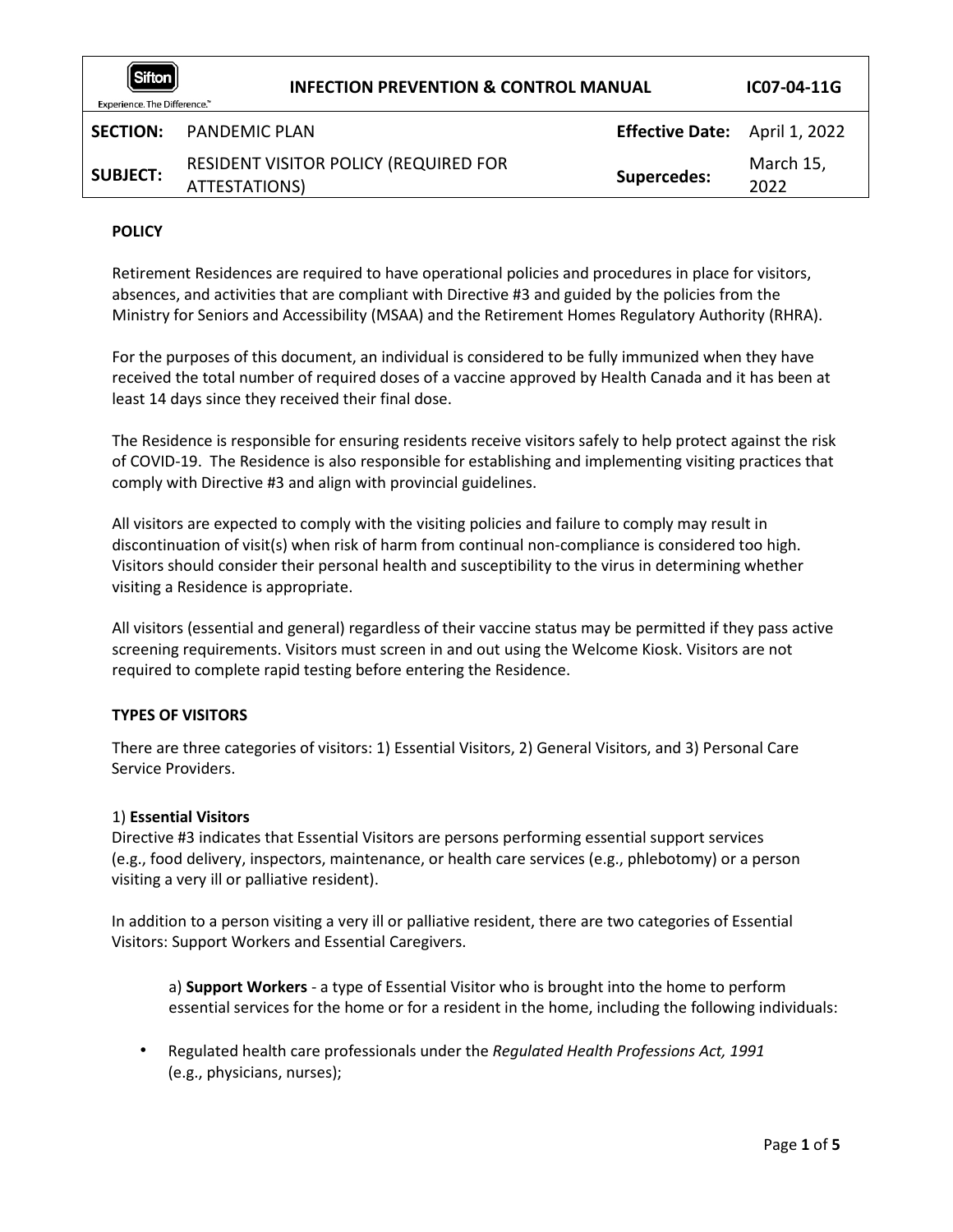| Sifton<br><b>INFECTION PREVENTION &amp; CONTROL MANUAL</b><br>Experience. The Difference." |                                                        | IC07-04-11G                          |                   |
|--------------------------------------------------------------------------------------------|--------------------------------------------------------|--------------------------------------|-------------------|
|                                                                                            | <b>SECTION:</b> PANDEMIC PLAN                          | <b>Effective Date:</b> April 1, 2022 |                   |
| <b>SUBJECT:</b>                                                                            | RESIDENT VISITOR POLICY (REQUIRED FOR<br>ATTESTATIONS) | <b>Supercedes:</b>                   | March 15,<br>2022 |

- Unregulated health care workers (e.g., personal support workers, personal/support aides, nursing/personal care attendants), including external care providers and Home and Community Care Support Service Providers (formerly LHIN providers);
- Authorized third parties who accommodate the needs of a resident with a disability; Health and safety workers, including IPAC specialists; Maintenance workers; Private housekeepers; Inspectors; and Food delivery.

b) **Essential Caregiver** - a type of Essential Visitor who is designated by the resident or, if the resident if unable to do so, their substitute decision-maker. This designation should be made in writing to the Residence.

- Essential Caregivers visit to provide care to a resident. This includes supporting feeding, mobility, personal hygiene, cognitive stimulation, communication, meaningful connection, relational continuity and assistance in decision-making.
- There is no limit to the number of essential caregivers. The designation should be made in writing to the Residence. Residents or a substitute decision maker are able to designate the Essential Caregiver and the necessity of an Essential Caregiver is determined by the resident or substitute decision maker.
- Essential Caregivers, provided that they are fully vaccinated, pass the screening requirements, cannot be denied access to residents. In order to limit the spread of infection, a resident and/or their substitute decision-maker should be encouraged to change the designation of their Essential Caregiver in limited circumstances, including in response to:
	- $\circ$  A change in the resident's care needs that is reflected in the plan of care; and/or
	- o A change in the availability of a designated Essential Caregiver, either temporary (e.g., illness) or permanent.

# 2) **General Visitors**

General Visitors, regardless of their vaccine status, are permitted unless a resident is self-isolating and on Droplet and Contact Precautions, or the home is advised by the local PHU to stop general visits (e.g., during an outbreak). General Visitors must pass screening requirements and be reminded to follow applicable public health measures while visiting the home.

To further limit risk to residents, General Visitors who have symptoms of COVID19, have tested positive for it or who are close contacts of someone with COVID19, including those with a household member who is symptomatic, should avoid visiting homes for 10 days from the onset of symptoms or from receiving a positive test result or from the date of their last exposure (whichever is earlier).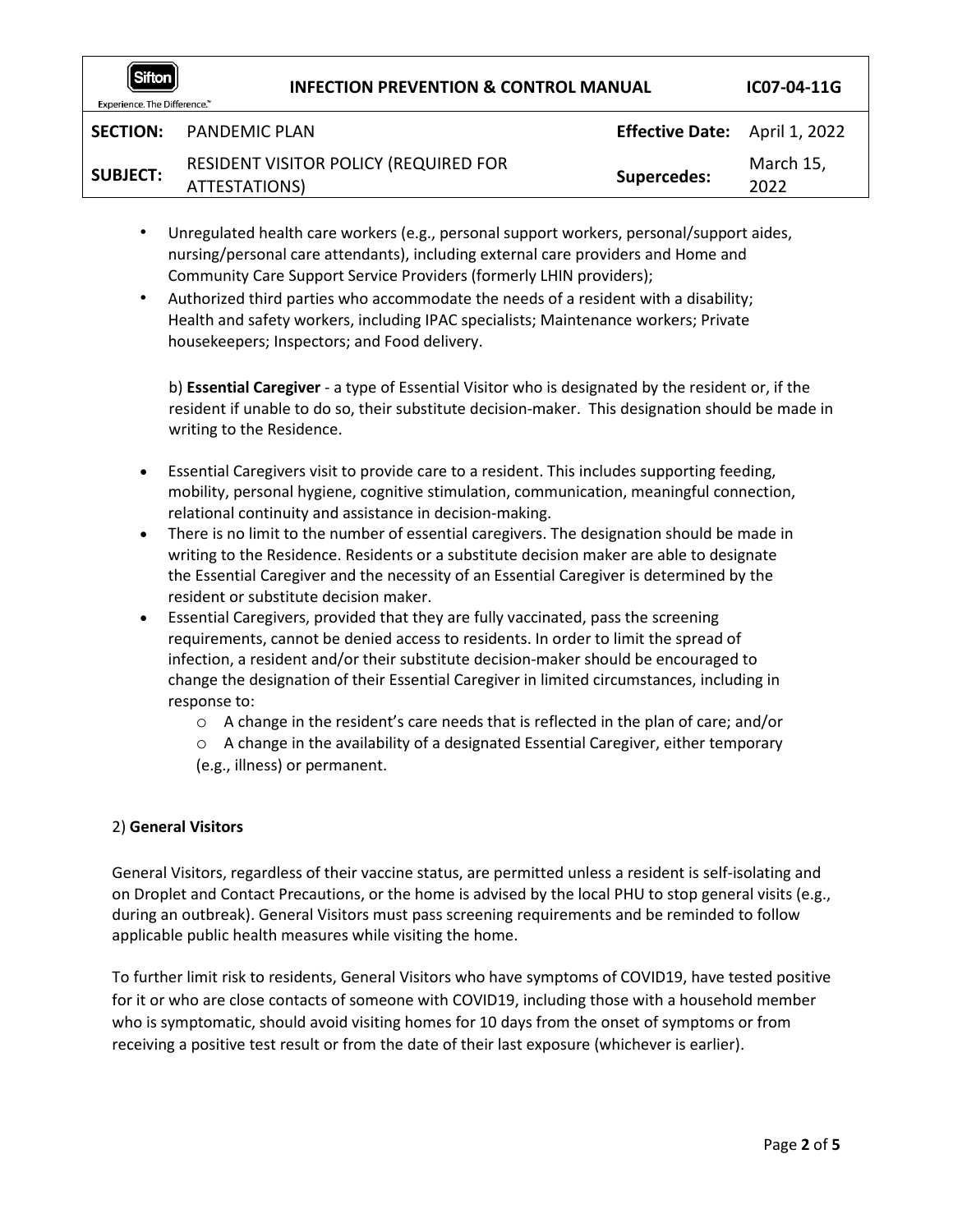| Sifton<br><b>INFECTION PREVENTION &amp; CONTROL MANUAL</b><br>Experience. The Difference." |                                                        | IC07-04-11G                   |                   |
|--------------------------------------------------------------------------------------------|--------------------------------------------------------|-------------------------------|-------------------|
| <b>SECTION:</b>                                                                            | PANDEMIC PLAN                                          | Effective Date: April 1, 2022 |                   |
| <b>SUBJECT:</b>                                                                            | RESIDENT VISITOR POLICY (REQUIRED FOR<br>ATTESTATIONS) | <b>Supercedes:</b>            | March 15,<br>2022 |

For all visits with General Visitors, homes should have the following measures in place:

- Homes should ensure equitable visitor access for those residents who are not isolating.
- General Visitors should wear a medical mask for the duration of their visit, maintain physical distancing, and perform hand hygiene.

# 3) **Personal Care Service Providers**

A Personal Care Service Provider is a person who is not an Essential Visitor and visits to provide non-essential personal services to residents. They are permitted to provide services in alignment with provincial requirements.

Personal Care Services include hair salons and barbershops, manicure and pedicure salons, aesthetician services, and spas, that are not being provided for medical or essential reasons (e.g., foot care to support mobility or reduce infections).

Personal Care Service Providers must:

- Follow required public health and IPAC measures for Personal Care Service Providers and those of the home, including wearing a medical mask for the duration of their visit to the home, practicing hand hygiene and conducting environmental cleaning after each appointment.
- Recommend residents wear a medical mask during their services, if services do not require the removal of masks.
- Document all residents served and maintain this list for at least 30 days to support contact tracing.

The number of Personal Care Service Providers should be based on the capacity of the location where the services will take place and should allow for sufficient space for physical distancing between providers.

#### **ACCESS TO RESIDENCE**

Directive #3 requires that all visitors to the home follow public health measures (e.g., active screening, physical distancing, hand hygiene, and masking for source control) for the duration of their visit in the home.

Local PHUs may also advise further restrictions on visitors in part or all of the home, depending on the specific situation. The home and visitors must abide by any restrictions imposed by a PHU.

**Please note**: Residents who are self-isolating under Contact and Droplet Precautions may only receive Essential Visitors (e.g., residents may not receive General Visitors or Personal Care Service Providers).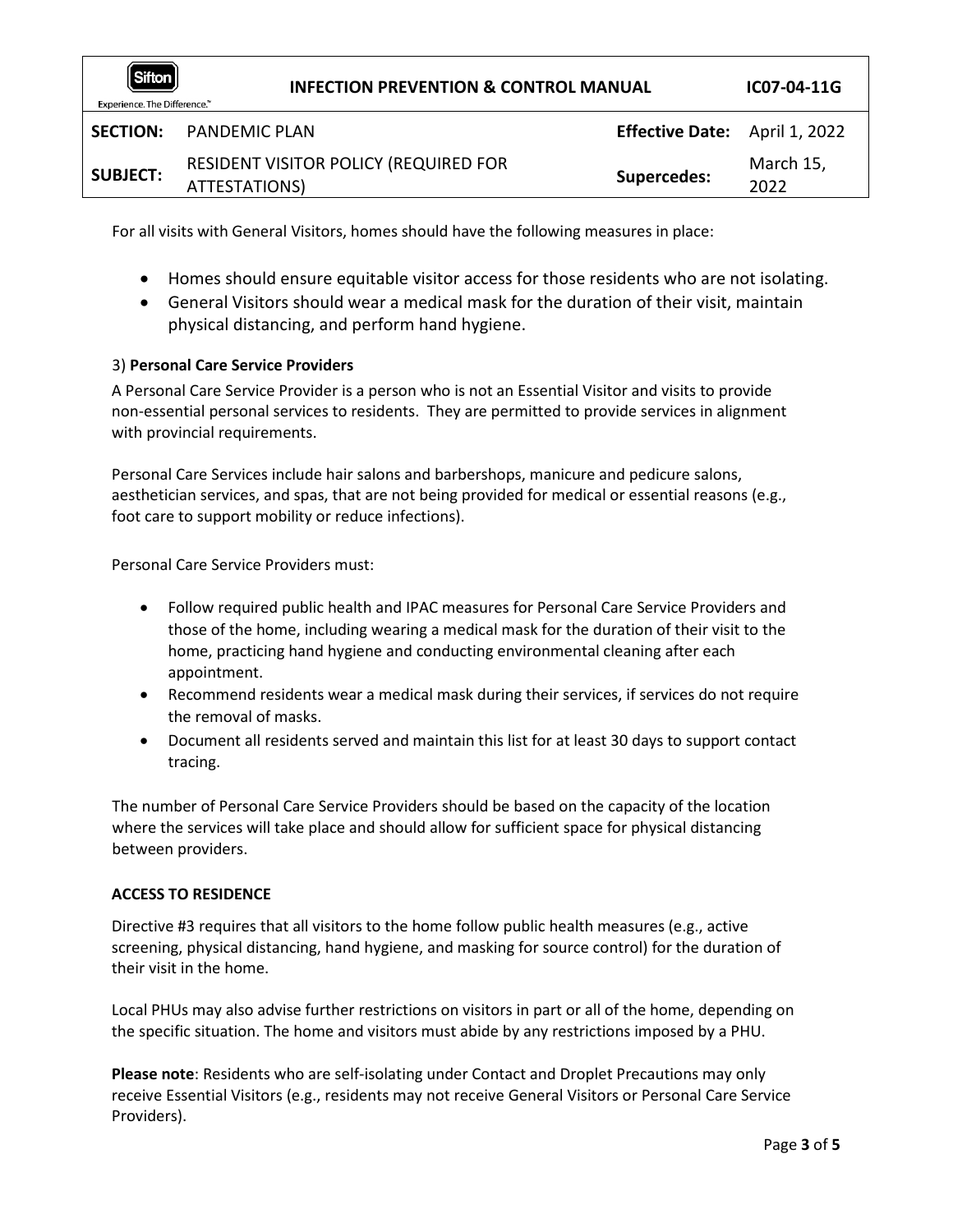| $\bm{\mathsf{\parallel}}$ Sifton $\bm{\mathsf{\parallel}}$<br><b>INFECTION PREVENTION &amp; CONTROL MANUAL</b><br>Experience. The Difference." |                                                        |                               | IC07-04-11G       |
|------------------------------------------------------------------------------------------------------------------------------------------------|--------------------------------------------------------|-------------------------------|-------------------|
| <b>SECTION:</b>                                                                                                                                | <b>PANDEMIC PLAN</b>                                   | Effective Date: April 1, 2022 |                   |
| <b>SUBJECT:</b>                                                                                                                                | RESIDENT VISITOR POLICY (REQUIRED FOR<br>ATTESTATIONS) | <b>Supercedes:</b>            | March 15,<br>2022 |

Residences may permit other residents within the home who are not self-isolating to receive General Visitors and Personal Care Service Providers, provided this is in alignment with provincial requirements.

When a resident is self-isolating, the Residence must provide supports for their physical and mental well-being to mitigate any potential negative effects of isolation. This includes individualized mental and physical stimulation that meet the abilities of the individual.

# **SCREENING VISITORS FOR COVID-19 – ACTIVE SCREENING**

All visitors must be actively screened on entry, according to the requirements outlined under Directive #3. Visitors are not permitted access if they do not pass screening; however, homes should have a protocol in place that assesses entry on a case-by-case basis which includes the assurance that resident care can be maintained if entry is refused.

All Sifton Residences are using the Welcome Kiosk to capture screening information. All visitors are asked to screen in using the Kiosk and also confirm exit of the Residence using the Kiosk.

# **Safety Review – Essential Visitors**

Prior to visiting any resident in a home declared in outbreak for the first time, the home should provide training to Essential Caregivers and Support Workers who are not trained as part of their service provision or through their employment. Training must address how to safely provide direct care, including putting on (donning) and taking off (doffing) required PPE, and hand hygiene.

Alternatively, if the home does not provide the training, it must direct Essential Caregivers and Support Workers to appropriate resources from [Public Health Ontario](https://www.publichealthontario.ca/en/education-and-events/online-learning/ipac-fundamentals) [t](https://www.publichealthontario.ca/en/education-and-events/online-learning/ipac-fundamentals)o acquire this training.

For homes not in outbreak, prior to visiting any resident for the first time, and at least once every month thereafter, homes must ask Essential Caregivers and Support Workers to verbally attest to the home that they have:

- Read/Re-Read the following documents:
	- o The home's visitor policy; and
	- o Public Health Ontario's document entitled *[Recommended Steps:](https://www.publichealthontario.ca/-/media/documents/ncov/ipac/ppe-recommended-steps.pdf?la=en) [Putting on](https://www.publichealthontario.ca/-/media/documents/ncov/ipac/ppe-recommended-steps.pdf?la=en)  [Personal Protective Equipment \(PPE\).](https://www.publichealthontario.ca/-/media/documents/ncov/ipac/ppe-recommended-steps.pdf?la=en)*
- Watched/Re-watched the following Public Health Ontario videos:
	- o [Putting on Full Personal Protective Equipment;](https://www.publichealthontario.ca/en/videos/ipac-fullppe-on) [Taking off Full Personal](https://www.publichealthontario.ca/en/videos/ipac-maskeyes-off)

[Protective Equipment;](https://www.publichealthontario.ca/en/videos/ipac-maskeyes-off) and [How to Hand Wash.](https://www.publichealthontario.ca/en/health-topics/infection-prevention-control/hand-hygiene/jcyh-videos)